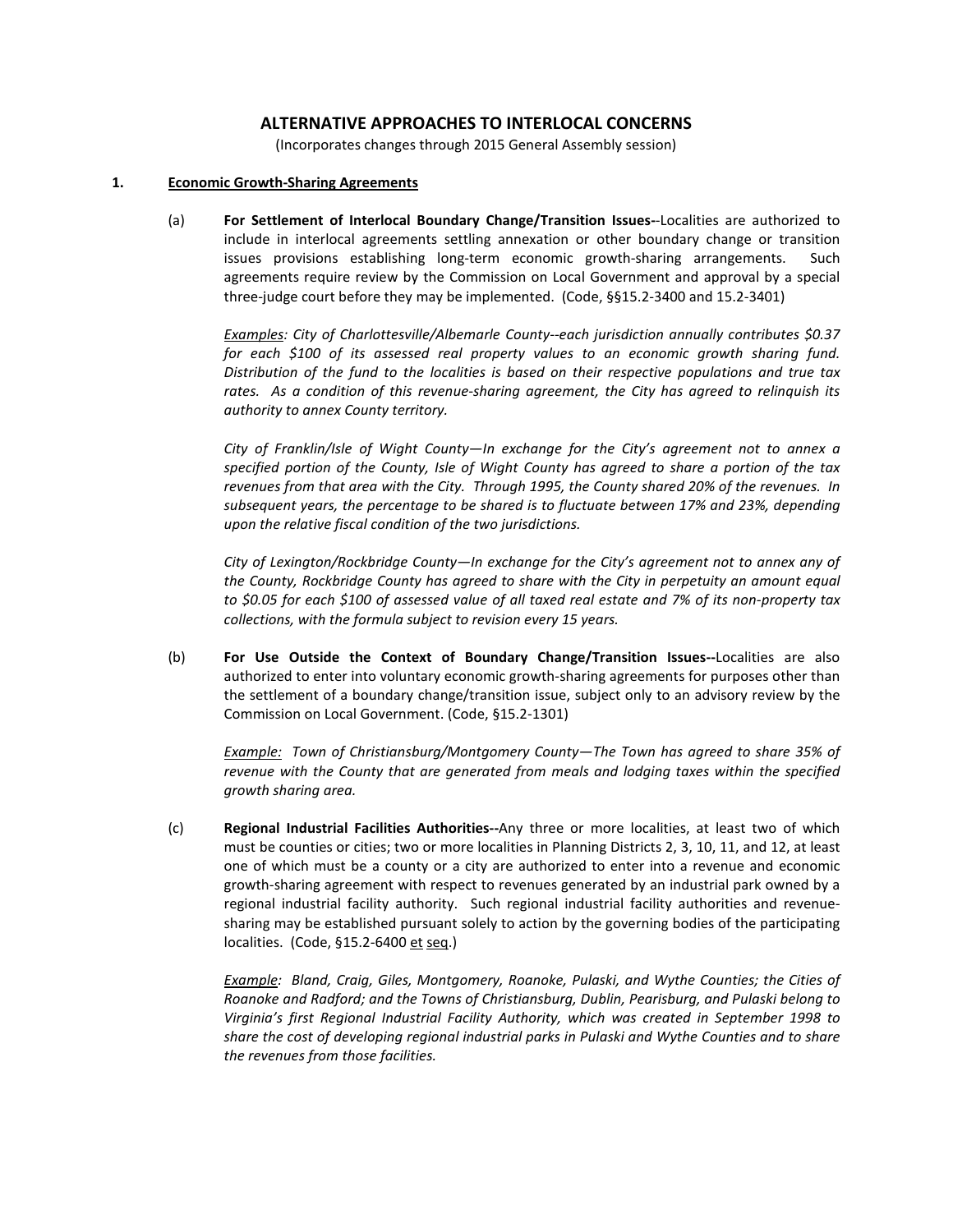Alternative Approaches to Interlocal Concerns Commission on Local Government Page 2

### **2. Sharing of Constitutional Officers**

Any two or more counties and cities may share one or more of the constitutional officers (e.g., sheriff, Commonwealth's attorney) upon approval of the electorate in each jurisdiction by referendum. The question of sharing local constitutional officers can only be placed on the ballot by a petition signed by a number of voters equal to 15% of the votes cast in the last gubernatorial election within the locality. (Code, §15.2-1602)

# **3. Sharing of Ministerial and Executive Officers**

Any two or more counties may jointly appoint and employ ministerial and executive officers upon approval of such an arrangement by the county governing bodies and, subsequently, by the people in a referendum. Similarly, counties and towns within such counties may jointly appoint and employ ministerial and executive officers. (Code, §§15.2-1513 – 15.2-1516)

#### **4. Joint Exercise of Powers**

Any county, city, or town may enter into agreements with any other political subdivision in this State or any other state for the joint exercise of any power, privilege, or authority which it possesses. (Code, §15.2-1300)

*Example: Town of Strasburg and Shenandoah County: Town to accept and pass-through cash proffers for the benefit of the County.*

#### **5. Specific Authority for Joint Functional Activities**

In addition to the general authorization to enter into interlocal agreements, State law specifically authorizes localities to deliver the following services jointly:

(a) **Jails**- Any two or more counties or cities may establish a regional jail or jail farm. (Code, §53.1- 105)

*Example: Piedmont Regional Jail--Amelia, Buckingham, Cumberland, Lunenburg, Nottoway, and Price Edward Counties.*

(b) **Juvenile facilities**- Any combination of counties and cities may establish a joint juvenile detention home, group home, or other similar facility. (Code, §16.1-309.3)

*Example: Rappahannock Juvenile Center--Stafford, Spotsylvania, and King George Counties, and the City of Fredericksburg*

(c) **Libraries**- Any two or more counties or cities may operate a regional library system. (Code, §42.1-37)

*Example: Pamunkey Regional Library--Goochland, Hanover, King William, and King and Queen Counties*

(d) **Social services**- The State Board of Social Services, with consent of the Governor, has the authority to establish a social services district consisting of two or more counties and/or cities. Further, localities may choose to contract for services with another jurisdiction to manage the administrative and program functions of the social services operation. Moreover, any combination of counties and cities, even though they may have separate boards, may designate a single superintendent of social services. (Code, §§63.2-300, 63.2-306, and 63.2-307)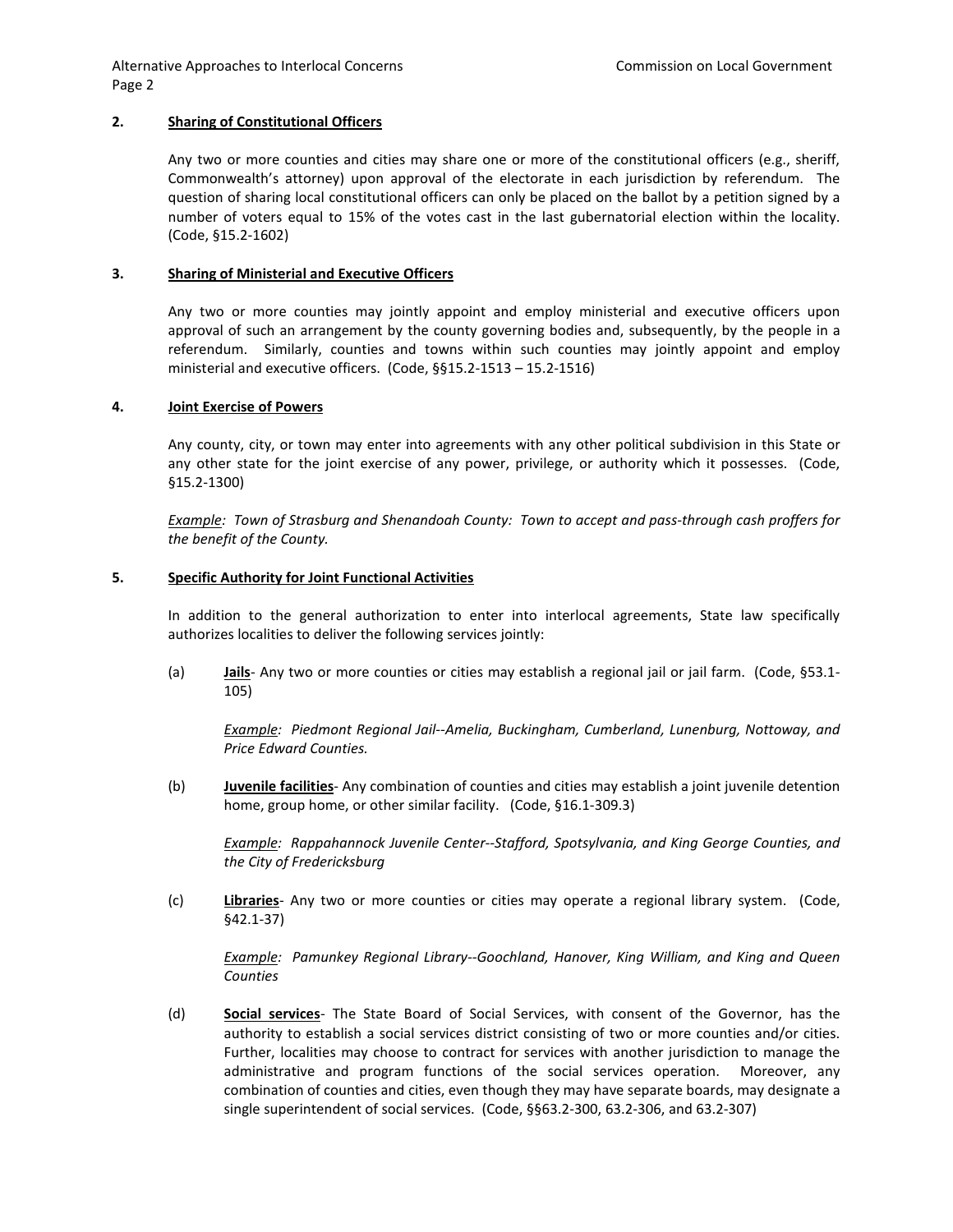*Examples: Social Services District--Henry County and Martinsville; Contract for services—Roanoke County and Salem; Joint social services department--Augusta County, Staunton, and Waynesboro.*

- (e) **Mental health services** Counties and cities may establish joint community services boards for the delivery of mental health, mental retardation, and substance abuse services. (Code, §37.2- 500)
- (f) **Solid waste and recycling--**Any county, city, and town may contract with another locality for the joint collection, management and disposal of solid waste and recyclable materials. (Code, §15.2- 928)
- (g) **Law enforcement** Any locality may enter into reciprocal agreements with another locality for the consolidation of police departments. In addition, any county may contract with its sheriff and any town within its borders by which the sheriff will provide law enforcement services within the municipality. (Code, §15.2-1726)
- (h) **Emergency services** Any adjoining localities may establish joint emergency services operations plans and programs for preventing or responding to disasters in their area. (Code, §44-146.20)
- (i) **Animal shelter** Counties and cities may establish joint animal shelters to confine stray animals. (Code, §3.2-6546)

#### **6. Joint Planning Commissions**

Any two or more counties, cities, or towns may establish joint local planning commissions. The participating localities may determine the membership of such commissions and the apportionment of expenses as they deem appropriate. (Code, §§15.2-2218 and 15.2-2219)

*Example: The former Northampton County Joint Planning Board (Northampton County and the Towns of Cape Charles, Cheriton, Eastville, Exmore, and Nassawadox)*

# **7. Joint Authorities**

In addition to agreeing jointly to deliver services, any two or more counties, cities, or towns may jointly establish the authorities or special districts listed below for the provision of services and facilities. All these authorities or districts may be established by action of the local governing bodies, without any further authorization from the State, although some may require a referendum.

(a) **Public service authority**- Provision of water, sewer, water and sewer, stormwater control, and garbage and refuse collection and disposal services. (Code, §15.2-5102)

*Example: Upper Occoquan Service Authority--Fairfax and Prince William Counties and the Cities of Manassas and Manassas Park*

- (b) **Electric authority** Provision of facilities for the generation and transmission of electric power. (Restricted to localities meeting certain statutory criteria.) (Code, §15.2-5403)
- (c) **Redevelopment and housing authority** Clearance and redevelopment of blighted areas and provision of decent, safe, and sanitary housing for persons with low incomes. (Code, §36-24)

*Example: Accomack-Northampton Housing and Development Corporation*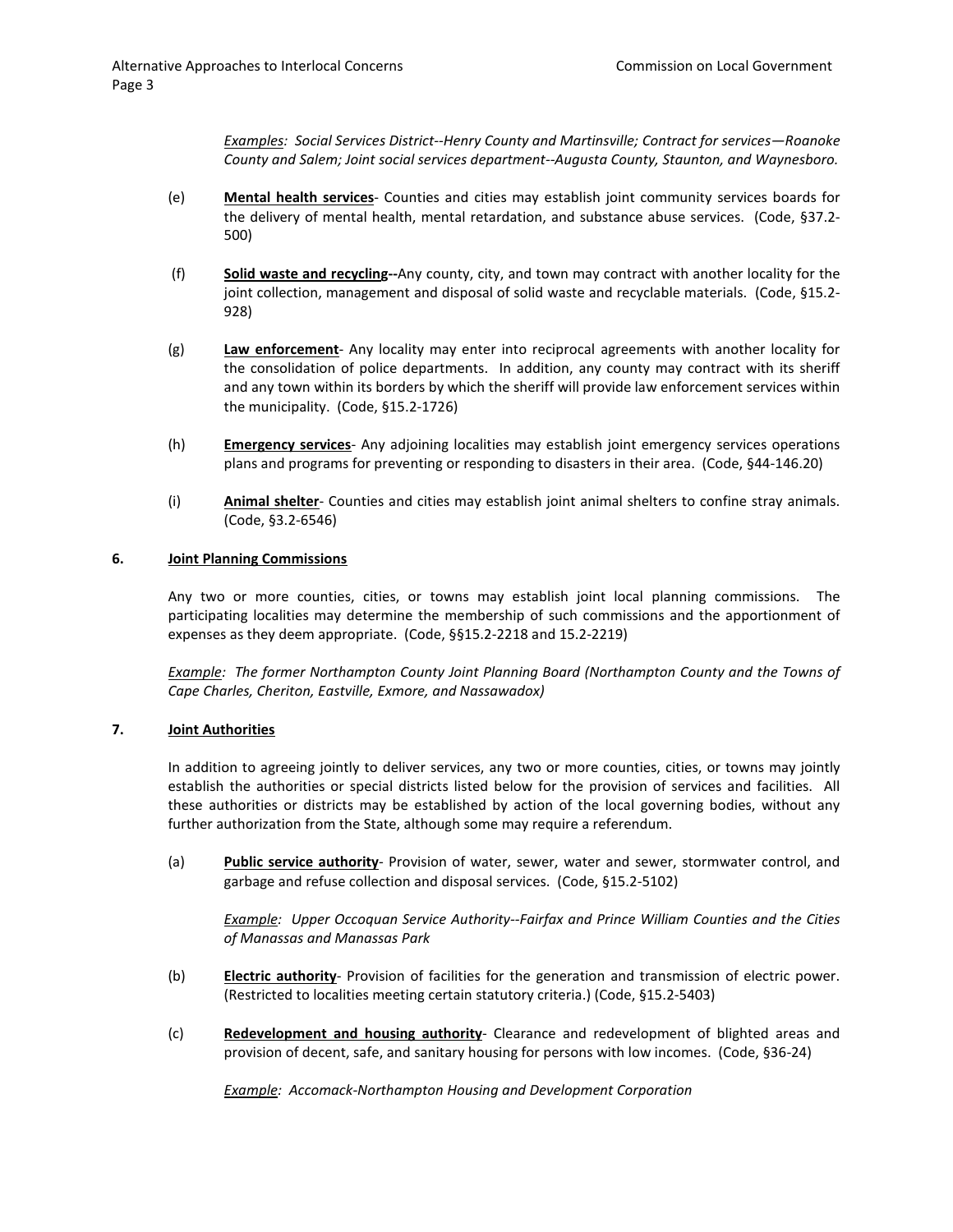(d) **Transportation district**- Preparation of transportation plans and provision of transit facilities. (Code, §33.2-1903)

*Examples: Accomack-Northampton Transportation District; Potomac and Rappahannock Transportation District (Prince William and Stafford Counties, and Manassas, Manassas Park, and Fredericksburg)*

(e) **Local transportation improvement district**- Construction, expansion, improvement, and operation of transportation improvements in the district. (Code, §33.2-2000 et seq.)

*Example: Route 28 Improvement District (Fairfax and Loudoun Counties)*

(f) **Airport authority**- Acquisition, operation, and maintenance of airport facilities. (Code, §5.1-35 and 5.1-36)

*Examples: New River Valley Airport Commission (Montgomery, Pulaski, and Giles Counties; City of Radford; and Towns of Dublin, Pulaski, and Christiansburg); Roanoke Regional Airport Commission (Roanoke County and Roanoke City)*

(g) **Industrial development authority**- Promotion and development of industry and trade (Code, §15.2-4916)

*Example: Franklin-Southampton Economic Development Commission (City of Franklin and Southampton County)*

- (h) **Public recreational facilities authority** Acquisition, operation, and maintenance of recreational facilities such as coliseums, sports facilities, amusement parks, and zoos. (Code, §15.2-5602)
- (i) **Park authority** Acquisition, operation, and maintenance of parks and recreation areas. (Code, §15.2-5702)

*Example: Northern Virginia Regional Park Authority (Counties of Arlington, Fairfax and Loudoun, and Cities of Alexandria, Fairfax and Falls Church)*

(j) **Hospital or health center commission**- Construction and operation of hospital, health center, or other similar facility. (Code, §15.2-5200)

*Example: Northern Virginia Health Center Commission (City of Alexandria and the Counties of Fairfax, Fauquier, Loudoun, and Prince William)*

- (k) **Mosquito control district** Control and elimination of mosquitoes. (Code, §32.1-187)
- (l) **Sanitation district-tidal waters** Protection of tidal waters, public health, and natural oyster beds from pollution through construction and operation of sewage disposal facilities. (Code, §21-141 et seq.)
- (m) **Sanitation district-nontidal waters** Protection of nontidal waters, public health, and natural oyster beds from pollution through construction and operation of sewage disposal facilities. (Code, §21-224 et seq.)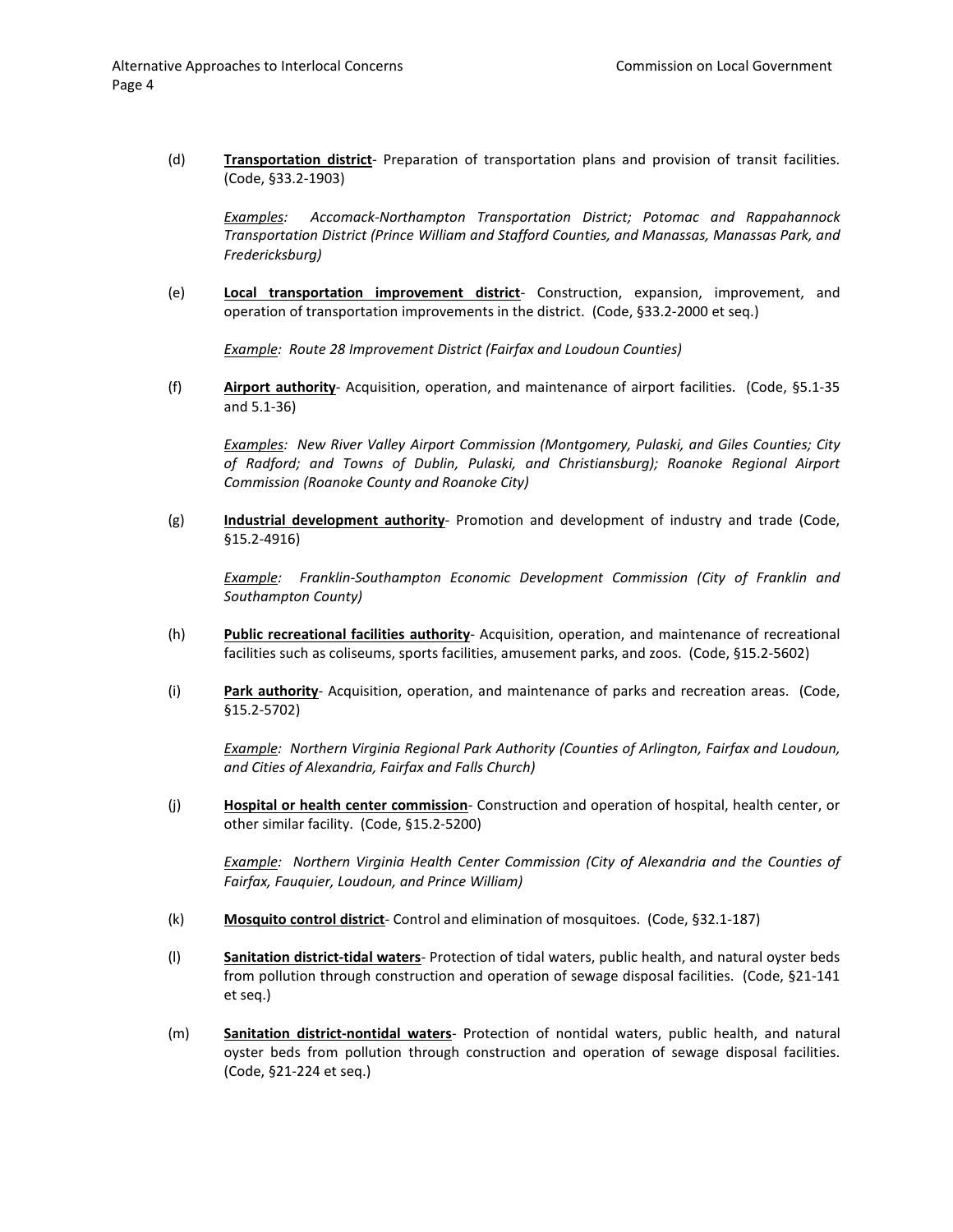(n) **Jail authority**- Construction and operation of a jail. (Code, §53.1-95.2)

*Example: Riverside Regional Jail Authority (Cities of Petersburg, Hopewell, and Colonial Heights and Counties of Charles City, Chesterfield, Prince George, and Surry)*

(o) **Regional criminal justice training academy**- Establishment and conduction of training for public law-enforcement and correctional officers. (Code, § 15.2-1747)

*Example: Northern Virginia Criminal Justice Academy (Cities of Alexandria, Falls Church, Fairfax, Manassas and Manassas Park; Counties of Arlington and Loudoun; and Towns of Leesburg, Middleburg, and Purcellville)*

(p) **Regional juvenile detention commission**- Establishment and operation of residential facility for juveniles. (Code, §16.1-315 et seq.)

*Example: Rappahannock Juvenile Center--Stafford, Spotsylvania, and King George Counties, and the City of Fredericksburg*

#### **8. Joint Enterprise Zones**

Two or more adjacent localities may request the State to designate a "joint enterprise zone" as an inducement for the development of those areas. Businesses locating or expanding in the zone are provided certain tax and other incentives, and the economic benefits are to be shared among the affected localities. (Code, § 59.1-542)

*Example: City of Richmond and Henrico County joint enterprise zone*

### **9. Joint Special Service Districts**

Two or more localities may create service districts to provide additional, more complete or more timely services of government than are desired in the locality or localities as a whole, and to levy a real property tax for those services. (Code, § 15.2-2400 et seq.)

### **10. Regional Transportation Program**

At the request of the localities involved, the General Assembly has established the Northern Virginia Transportation District Program. Under the terms of this program, designated State funds, most of which would otherwise be paid directly to the member localities, are transferred to the State Transportation Trust Fund and used to pay the debt service on bonds issued by the Commonwealth Transportation Board to construct various transportation projects in the region. The actual projects included in the program are selected by the localities. The State funds which are used are the local share of the State recordation tax and local public rights-of-way use fees collected by the Virginia Department of Transportation, as well as general fund appropriations. The jurisdictions involved are the Cities of Alexandria, Fairfax, Falls Church, Manassas, and Manassas Park and the Counties of Arlington, Fairfax, Loudoun, and Prince William. (Code, §§ 33.2-2400 et seq. and Chapter 391 of the Acts of Assembly of 1993, as amended by Chapters 470 and 597 of the Acts of Assembly of 1994 and by Chapters 740 and 761 of the Acts of Assembly of 1998, and as amended by Chapter 538 of the Acts of Assembly of 1999, Chapter 799 of the Acts of Assembly of 2002, Chapter 337 of the Acts of Assembly of 2003, and by Chapter 621 of the Acts of Assembly of 2005)

#### **11. Special Legislation for Authorities and Districts**

In some instances, the general statutory authorization cited in the previous section either did not meet the needs of localities seeking to establish regional special purpose districts/authorities or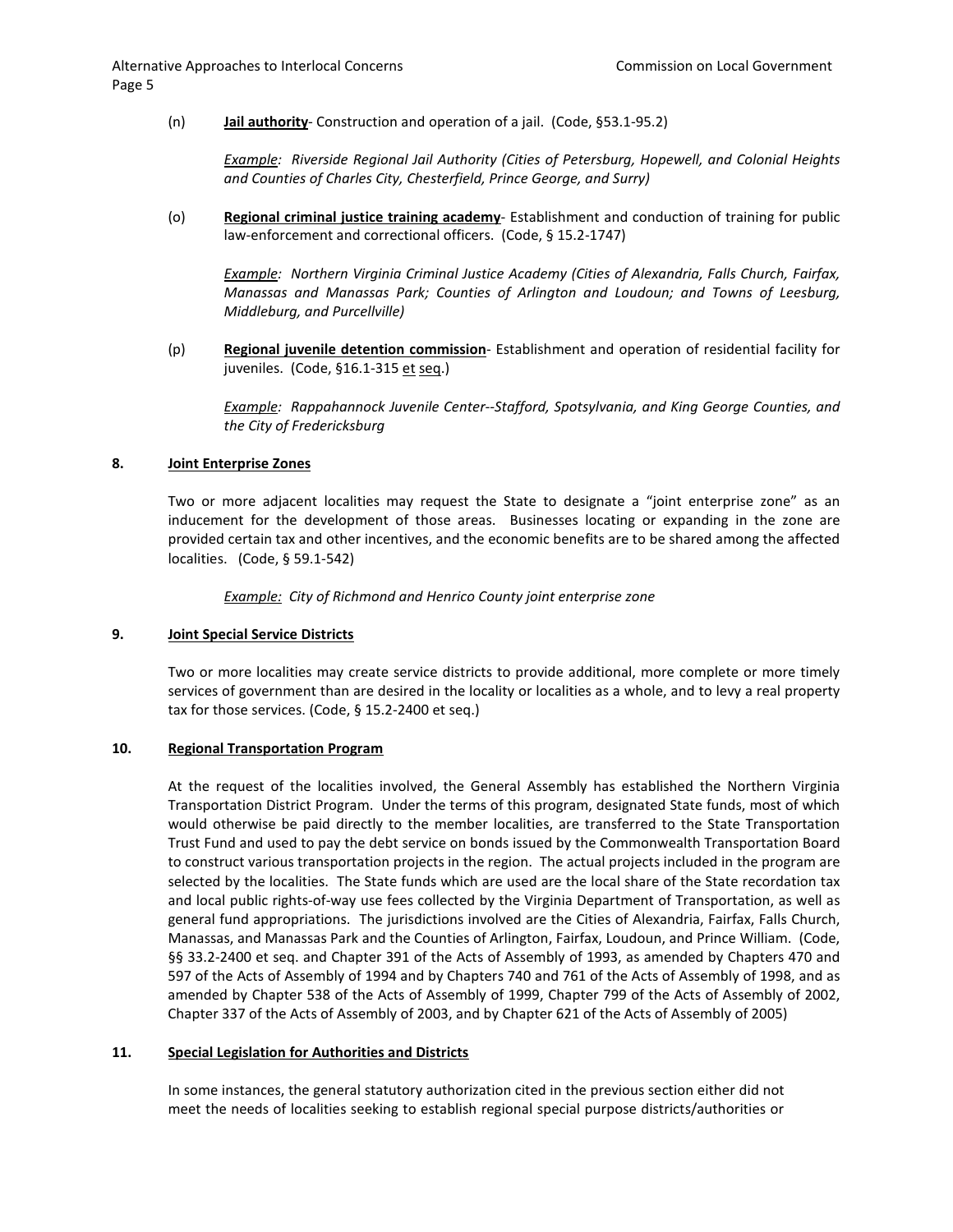did not exist at the time. In such cases, the General Assembly enacted special legislation authorizing the establishment of a mechanism to effect the regional provision of a service. The authorizing legislation can be viewed at http://law.lis.virginia.gov/authorities

*Examples: Hampton Roads Sanitation District--Collection and treatment of sewage. (Ch. 334, 1938 Acts of Assembly.) [Cities of Portsmouth, Virginia Beach, Norfolk, Chesapeake, Suffolk, Poquoson, Hampton, Newport News, and Williamsburg and the Counties of James City, York, and Isle of Wight.]*

*Southeastern Public Service Authority of Virginia--Collection and disposal of solid waste, including construction and operation of waste-to-energy facilities. (Ch. 554, 1977 Acts of Assembly.) [Cities of Suffolk, Chesapeake, Portsmouth, Virginia Beach, Norfolk, and Franklin, and the Counties of Southampton and Isle of Wight.]*

*Richmond Metropolitan Transportation Authority--Construction and operation of toll roads and parking facilities; construction and operation of minor league baseball facility. (Code, § 15.2-7000 et seq.) [City of Richmond and the Counties of Henrico and Chesterfield]*

*Northern Virginia Transportation Commission--Preparation of plans for transportation facilities; operation of transit system. (Code, §§ 15.2-4929 et seq.) [Fairfax, Loudoun, Prince William and Arlington Counties and the Cities of Alexandria, Fairfax, Falls Church, Manassas and Manassas Park.]*

*Virginia Coalfield Economic Development Authority--Provision of financial support for a wide range of activities designed to enhance the economic base of the region. (Code, §15.2-6000 et seq.) [Lee, Wise, Scott, Buchanan, Russell, Tazewell, and Dickenson Counties, and the City of Norton.]*

### **12. Joint Schools, School Facilities, and Superintendents**

Virginia law vests in the State Board of Education the authority to establish school division lines. However, the division lines that existed on July 1, 1978 are currently recognized by law as establishing the school divisions of the State, and no division may be divided or combined with another without the consent of the localities involved. Since that date, the State Board has consented to the consolidation of several school divisions. (Code, §22.1-25)

*Example: The City of Williamsburg and James City County operate a consolidated schools system.*

Moreover, within the framework of the existing divisions, any two or more school boards may, with the consent of the State Board of Education, enter into one or more of the cooperative arrangements listed below:

(a) **Joint and regional schools**-- School boards may establish jointly owned and operated regional schools, including regional public charter schools. (Code, §22.1-26)

*Examples: Joint technical/vocational school--Orange, Culpeper, Rappahannock, and Madison Counties*

*Joint special education program--City of Norton and Wise County*

- (b) **Contracting**-- A school board may contract with the school board of an adjacent school division for the use of its school facilities. (Code, §22.1-27)
- (c) **Joint superintendent**-- Any two or more school divisions may appoint the same person as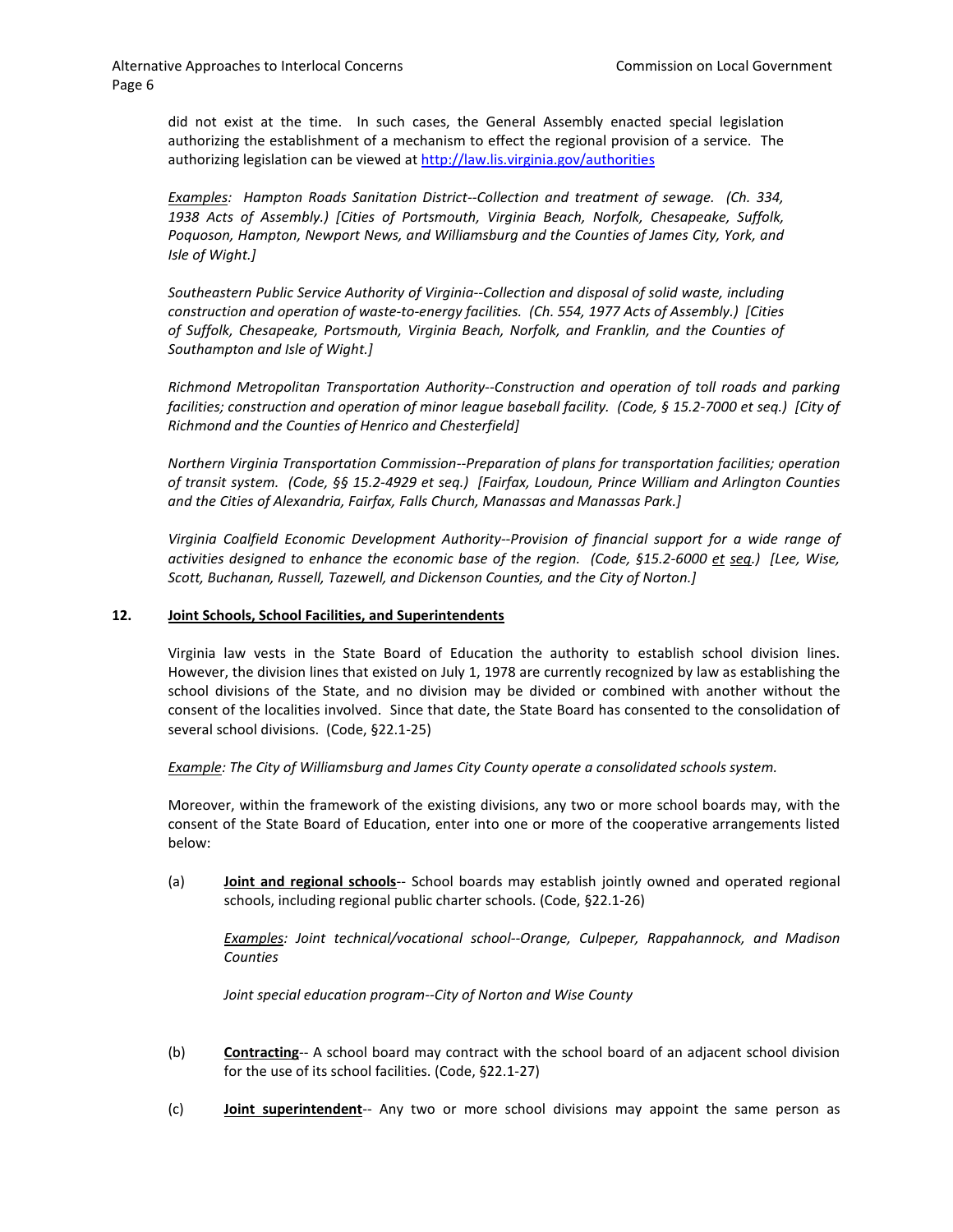division superintendent. (Code, §22.1-62)

*Example: Before the City of South Boston reverted to town status, the city and Halifax County maintained separate school boards but jointly employed one superintendent and central staff.*

#### **13. Provision of Services by Planning District Commission**

The Regional Cooperation Act establishes Virginia's 21 planning district commissions (PDCs), whose activities are directed by a board composed of representatives of the localities geographically located therein. One of the original purposes of PDCs was to encourage "the creation of effective regional planning agencies." The Act has been amended over subsequent years so that now it also authorizes PDC's to operate and provide general government programs and services, at the request of their members. PDC's may not, however, operate programs or provide services within any jurisdiction which opposes such an action. (Code, §§15.2-4208 and 15.2-4209)

*Example: The Region 2000 Local Government Council operates a landfill for its member jurisdictions.*

#### **14. Consolidation of Local Governments**

Two or more adjoining cities or counties, and any towns located therein, may consolidate into a single county or city. The consolidation process may be initiated by the local governing bodies or by a petition filed by 15% of the registered voters. Consolidations must be approved by referendum, and any consolidation creating a new city requires review by the Commission on Local Government. (Code, §§ 15.2-3500 et seq.)

*Example: The last consolidation of local governments effected in Virginia was that between the Cities of Suffolk and Nansemond in 1974.*

#### **15. Partial Consolidation**

In addition to a complete consolidation, State law affords counties and cities the option of a partial consolidation. Under such an alternative, the municipality would become a "tier-city," having all the powers, duties, and responsibilities of a town, augmented by whatever additional powers and service delivery responsibilities are granted the tier-city in the consolidation plan developed with the affected county. (Code, §§1-13.28:1 and 15.2-3549)

Partial consolidations are subject to approval by referendum in each jurisdiction which is a party to the agreement. (Code, §§15.2-3538 – 15.2-3540)

*Example: The City of Staunton and Augusta County developed a plan of partial consolidation which would have transformed the City of Staunton into a tier-city within the County, but the plan was rejected by the electorate of Staunton in 1984.*

# **16. Reversion to Town Status**

Any city with a population of less than 50,000 may change its status to that of a town. This action may be initiated either by the city council or by a petition signed by 15% of the registered voters of the city. In either case, the proposed action must be reviewed by the Commission on Local Government and by a special three-judge court. If the court finds that the change in status would be in the best interest of the city, county, Commonwealth, and the people of the county and city, it shall grant the petition. In doing so, the court may impose appropriate terms and conditions. The new town may not institute any annexation proceedings against the county for two years following changing its status from city to town,